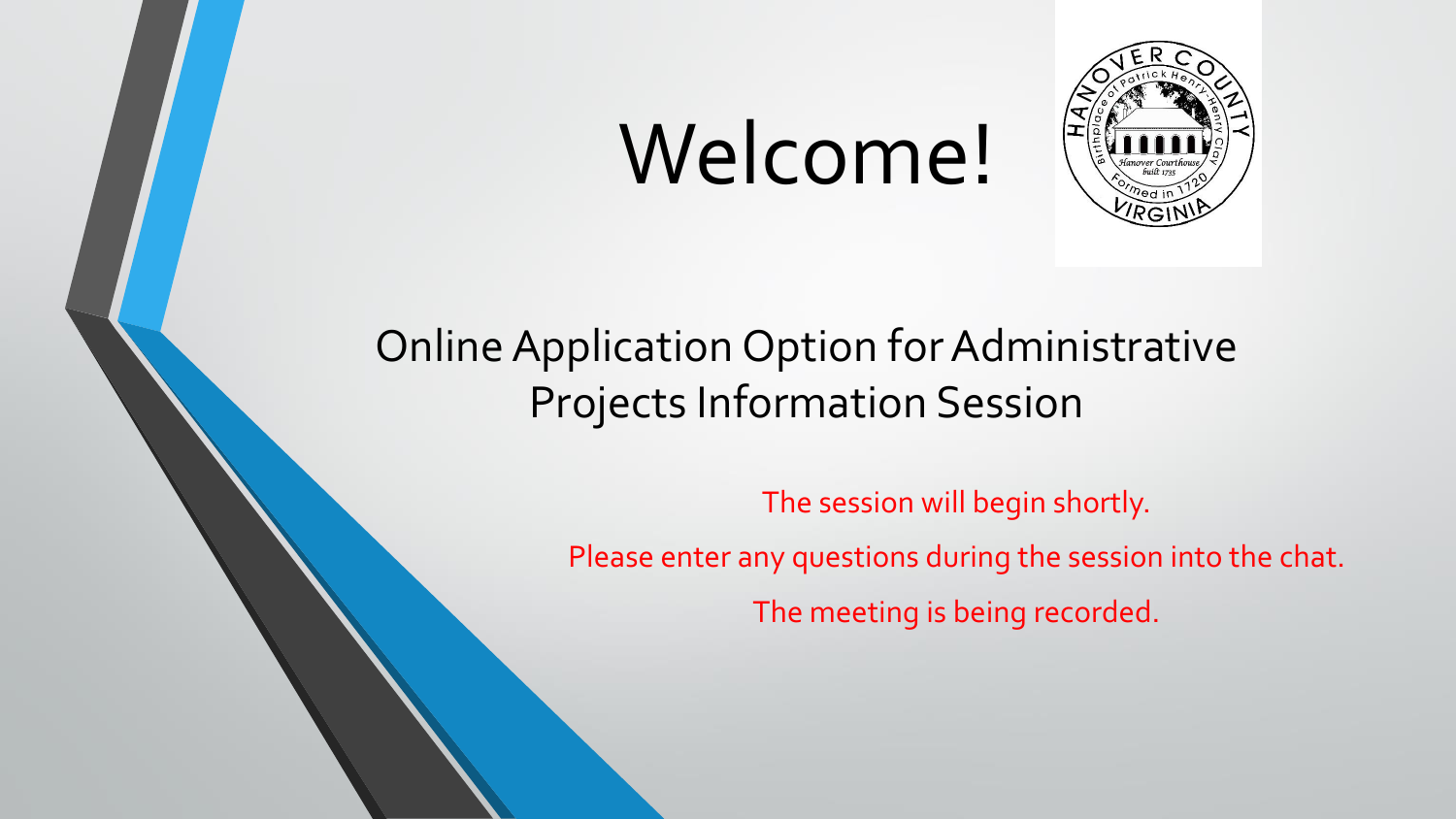# Online Application Option for Administrative Projects

Hanover County Planning Department March 18, 2022 Mary B. Pennock, Deputy Director of Planning [mbpennock@hanovercounty.gov](mailto:mbpennock@hanovercounty.gov) 804-365-6171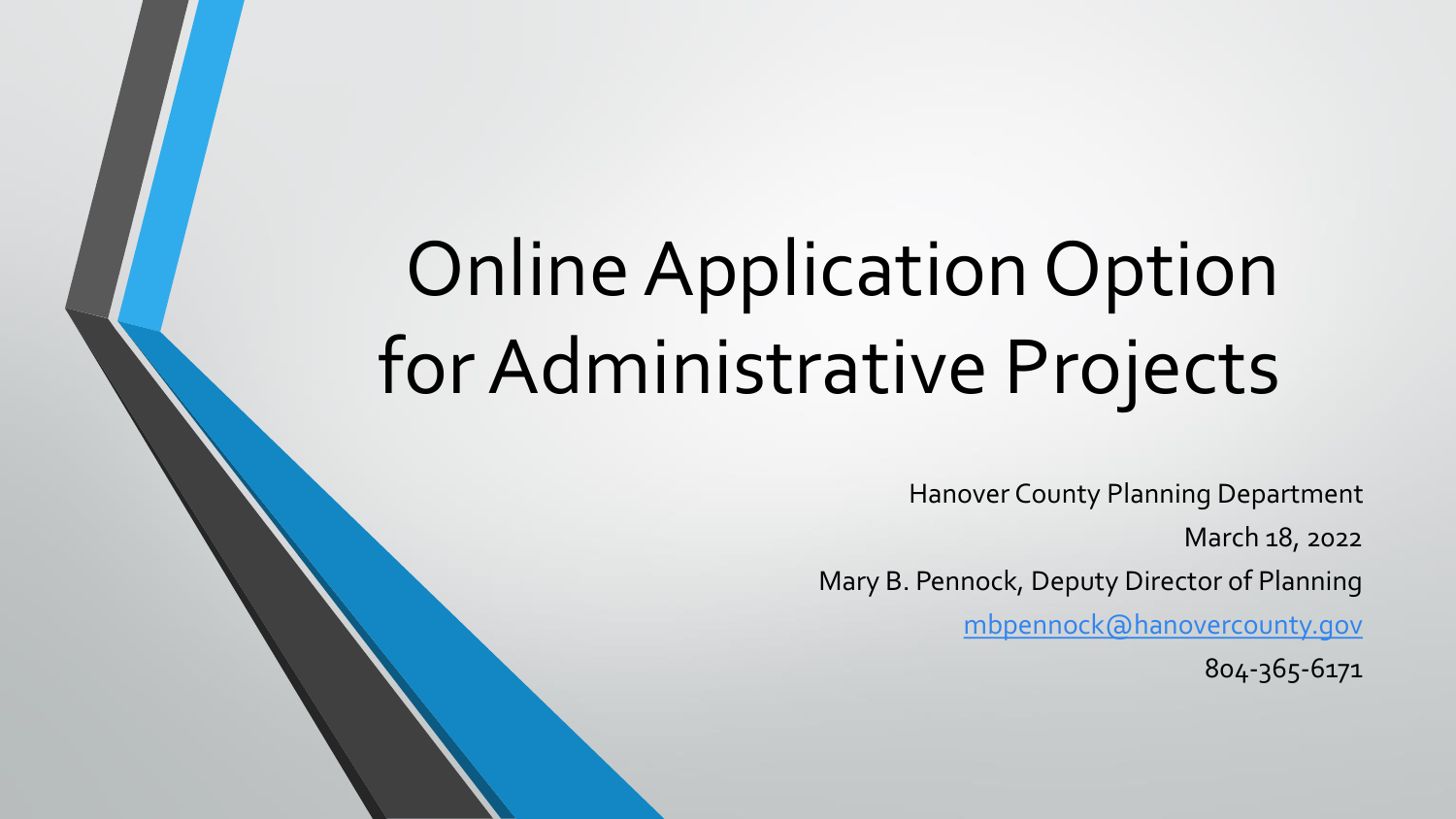# Agenda

- Background
- New Features/Process
- Demonstration
- Question and Answer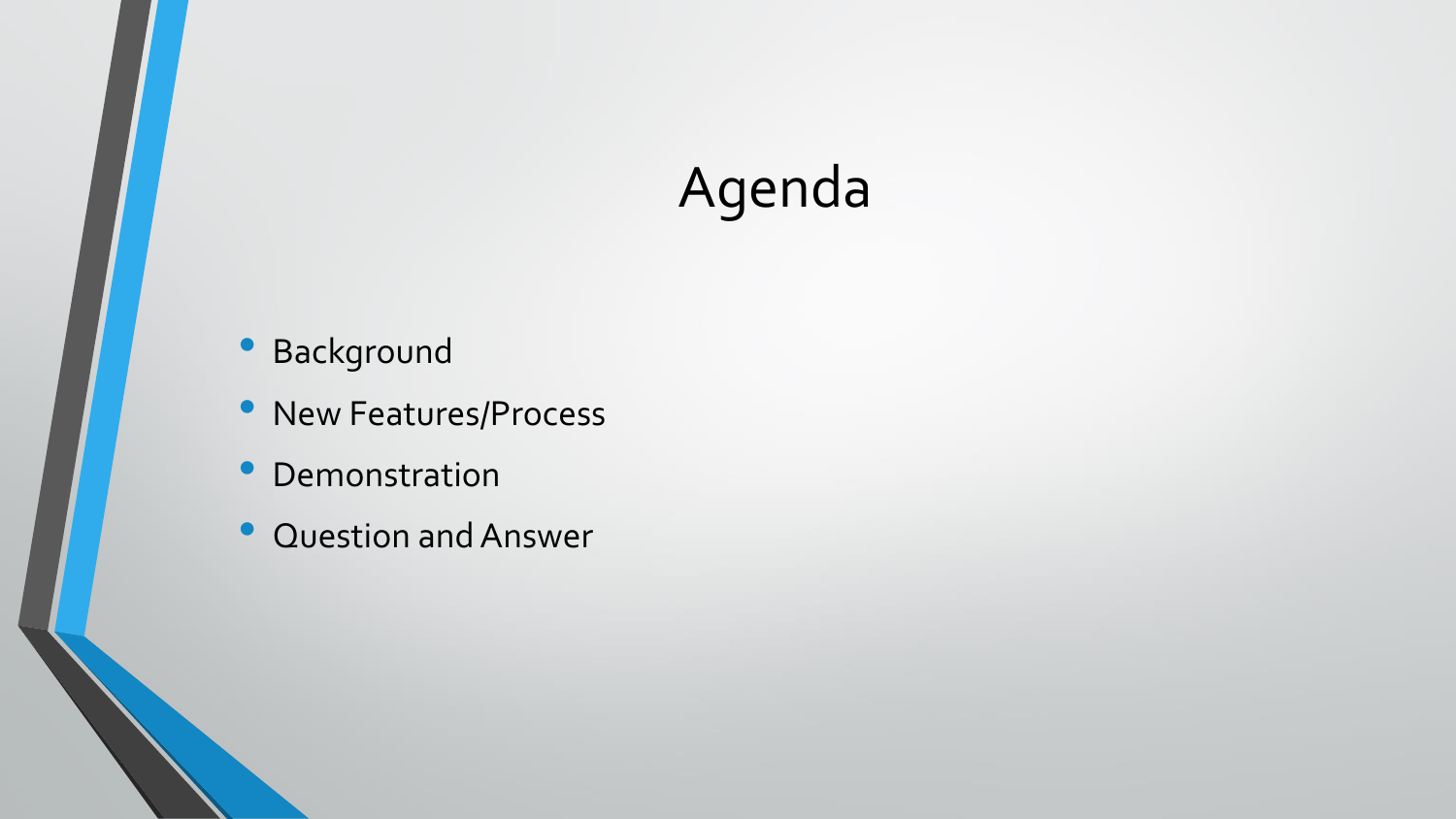# Background

- May 2019 Hanover County Community Development departments replaced the software system responsible for tracking building permits and planning projects through the review and approval process
	- A component of this upgrade was the Community Development Online Portal, which allows applicants to pay fees, download comments, and follow the status of active reviews
- March 2020 Due to the emergence of COVID-19, the Community Development Departments implemented ad hoc measures to allow for expanded electronic review of certain plan types
- February 2022 Community Development Online Portal was upgraded to permit electronic application submission for Building Permits and certain Planning Applications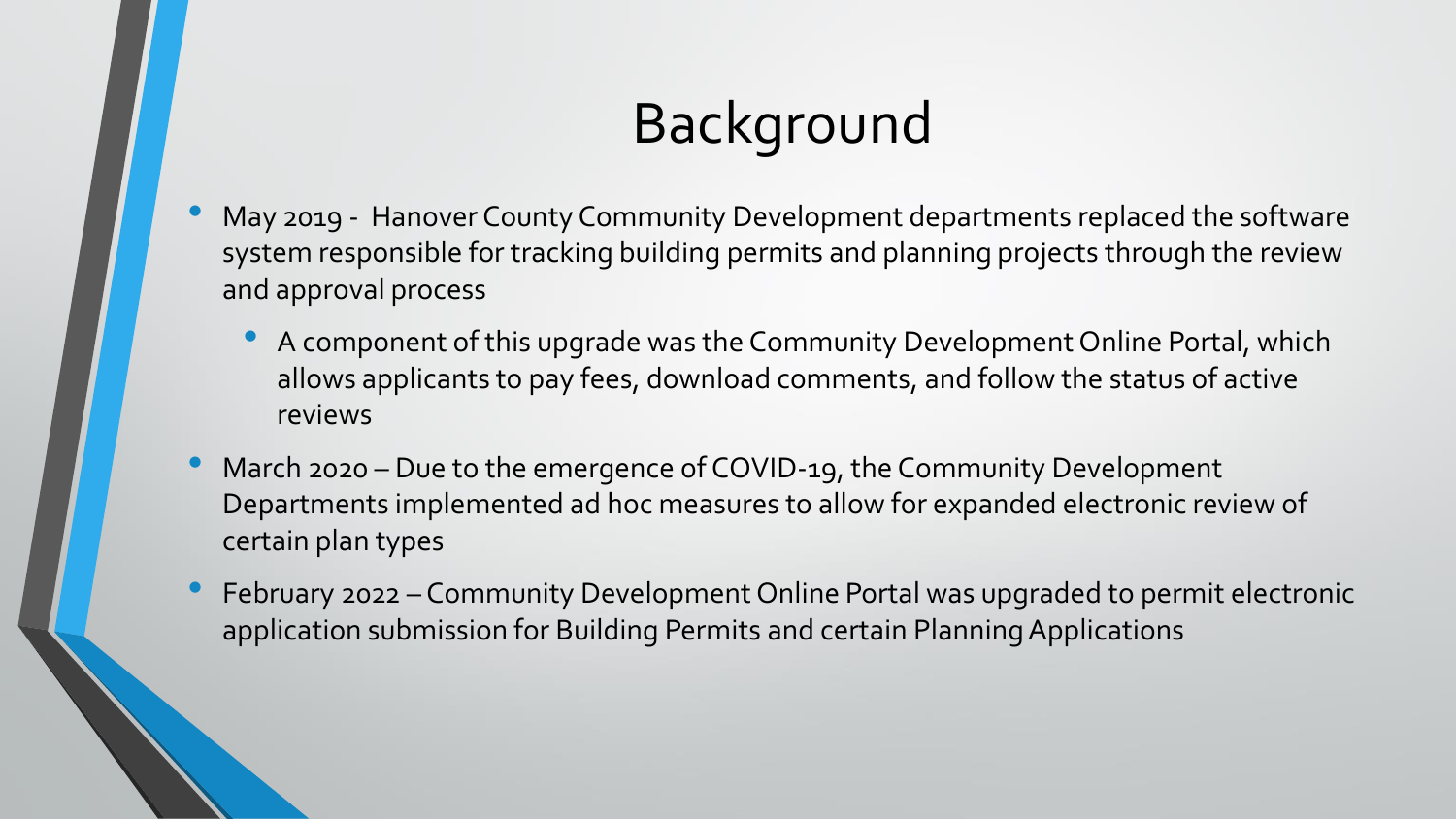- Applications now accepted **online** or i**n person** for certain administrative review processes managed by the Planning Department
	- Site Plan
	- Construction Plan
	- Subdivision Plat (including Resubdivision)
- ONE Application to submit, regardless of application type, and method of submission
	- The Administrative Application packet contains the application, checklists, and required attachments for all site plan, construction plan, and subdivision plat submissions
		- This packet replaces the individual applications previously used

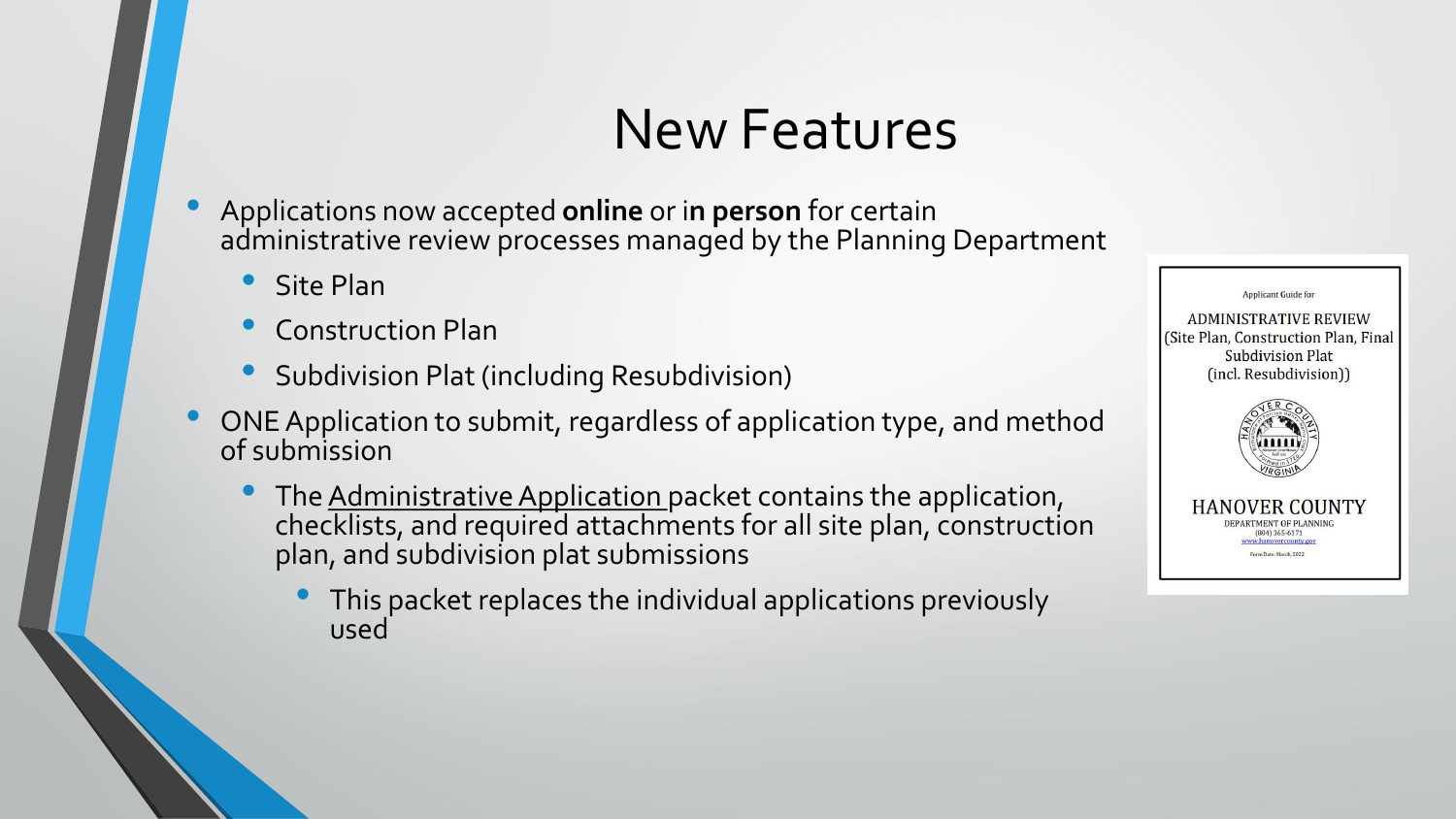- Civil Plan format
	- Plan sets should be submitted as a single .pdf, not individual sheets
	- No untitled viewports
	- File should be fully flattened
	- Reserve a space, in a consistent location, on each sheet for approval stamps
- Online applications can be submitted though the Community Development Portal, located on the Hanover County website
	- <https://communitydevelopment.hanovercounty.gov/eTRAKiT/>
	- You can also access this portal by going directly to the Hanover County Planning Department homepage.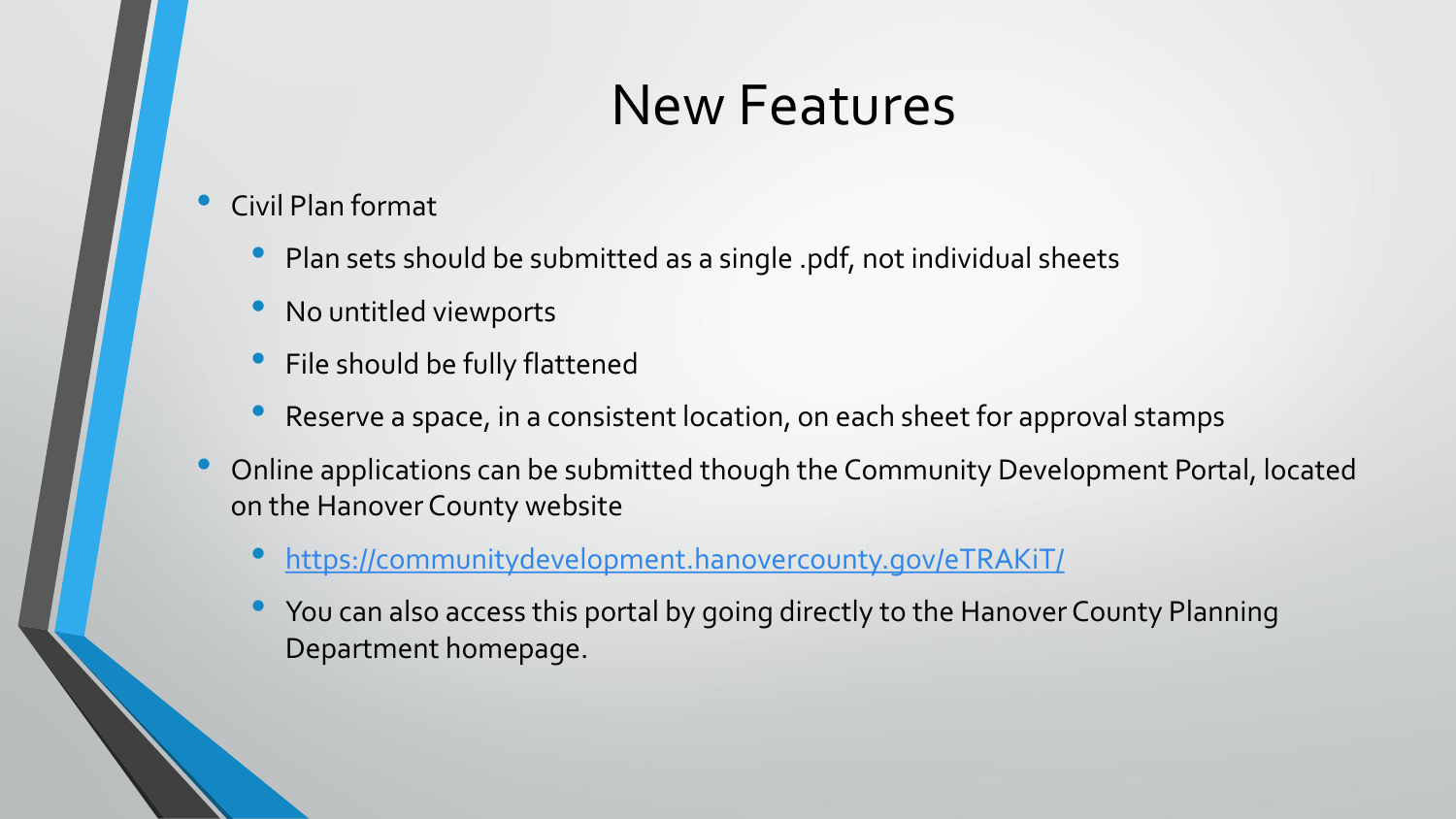- 1st Submission deadlines
	- 1<sup>st</sup> submittals of site plans and construction plans will follow the existing 2022 schedules, found on the County website and on links in the Application Packet
		- **In Person applications** must be submitted by **5:00pm on deadline**
		- **Online applications** must be submitted by **11:59pm on deadline**
	- Subdivision Plat applications may be submitted at any time
- Fee Structure
	- Staff will invoice the applicant upon determination that an application is complete
	- Fees must be paid (online or in person) before review comments will be issued
- Staff Review Times
	- Remain unchanged
	- Staff/Applicant meetings will still be scheduled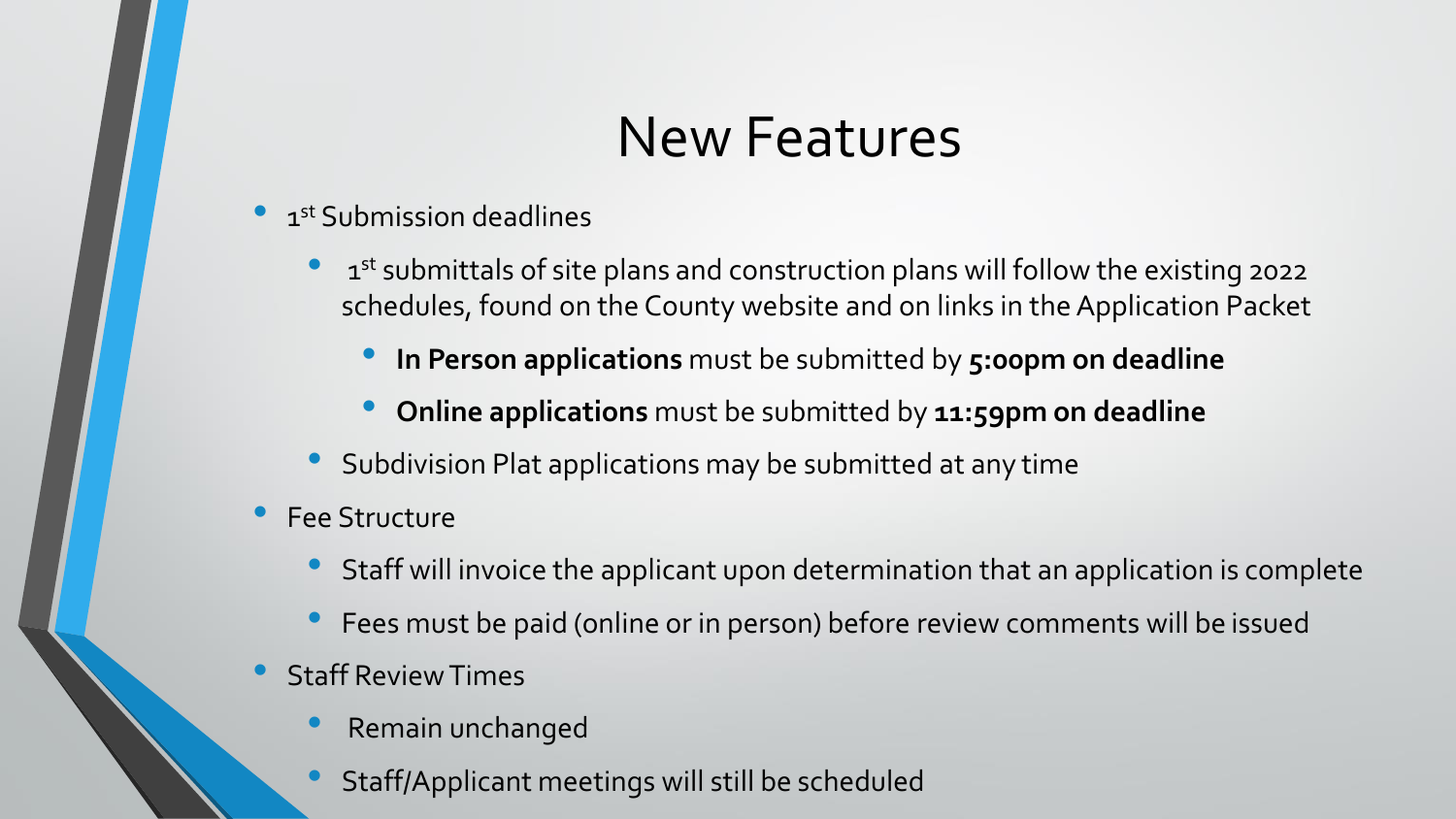- Resubmittals following the first review of the plan/plat may be submitted at any time
	- For applications currently in the review process, please contact your assigned Planning Case Manager to determine how best to resubmit
	- Upon resubmittal, email your assigned Planning Case Manager to confirm the upload
- Reduced Paper and Streamlined Process
	- No paper set required during plan review
	- Electronic Plan Approvals for Site Plan and Construction Plan
	- Fewer paper sets required for plan approval
		- Site Plan and Construction Plan 6 sets
		- Subdivision Plat 6 sets for recordation w/ original signatures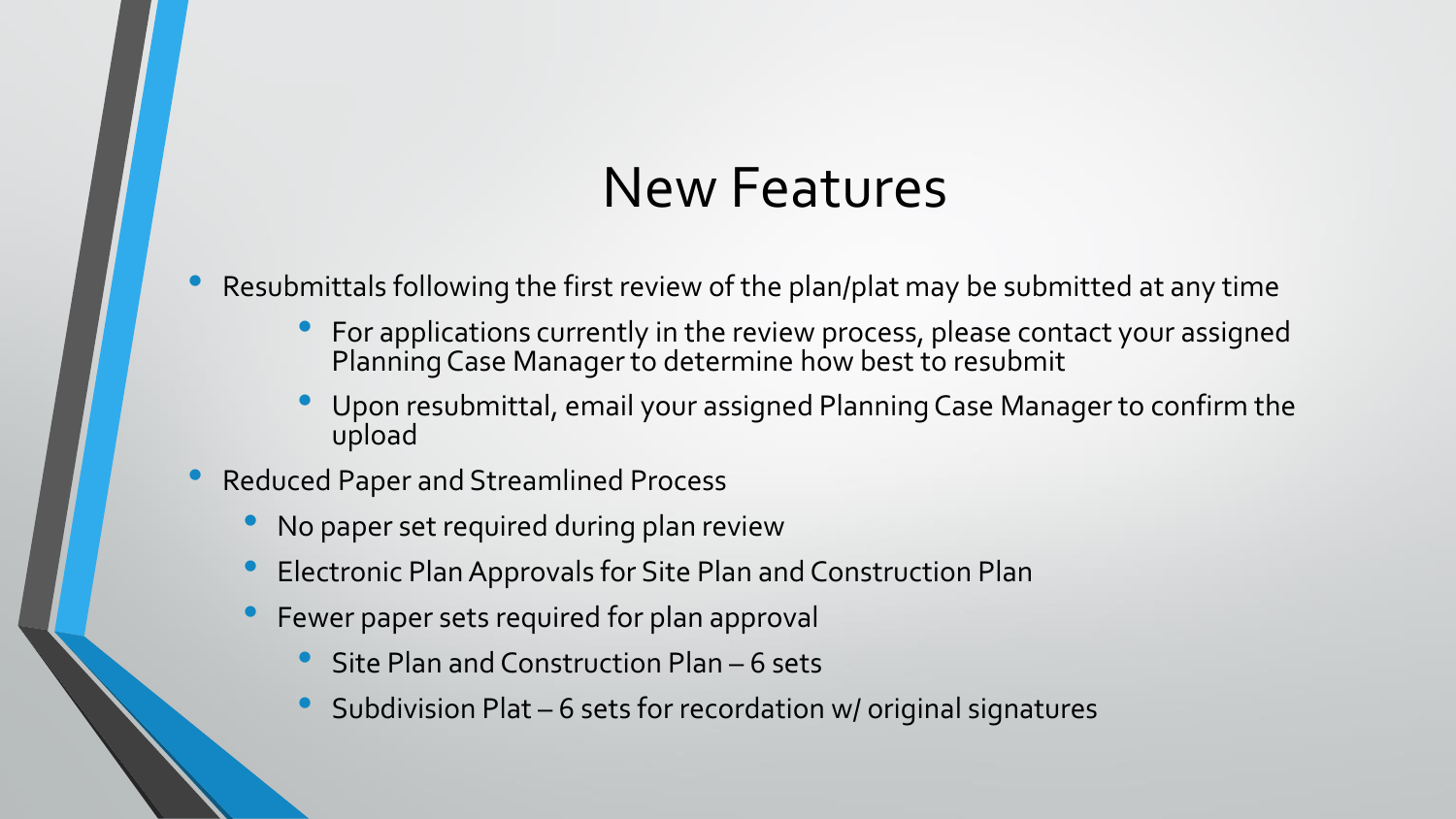### How to Apply In Person

• Download the Administrative Application packet from the Hanover County Website

- Complete the application and obtain all necessary signatures
- Prepare the required attachments in paper format
- Deliver application, required attachments, and one full size paper set of the plan/plat to the Planning Department (1<sup>st</sup> Floor, Administration Building)
	- A staff member will verify the application is complete and provide instructions on how to submit a .pdf of the plan/plat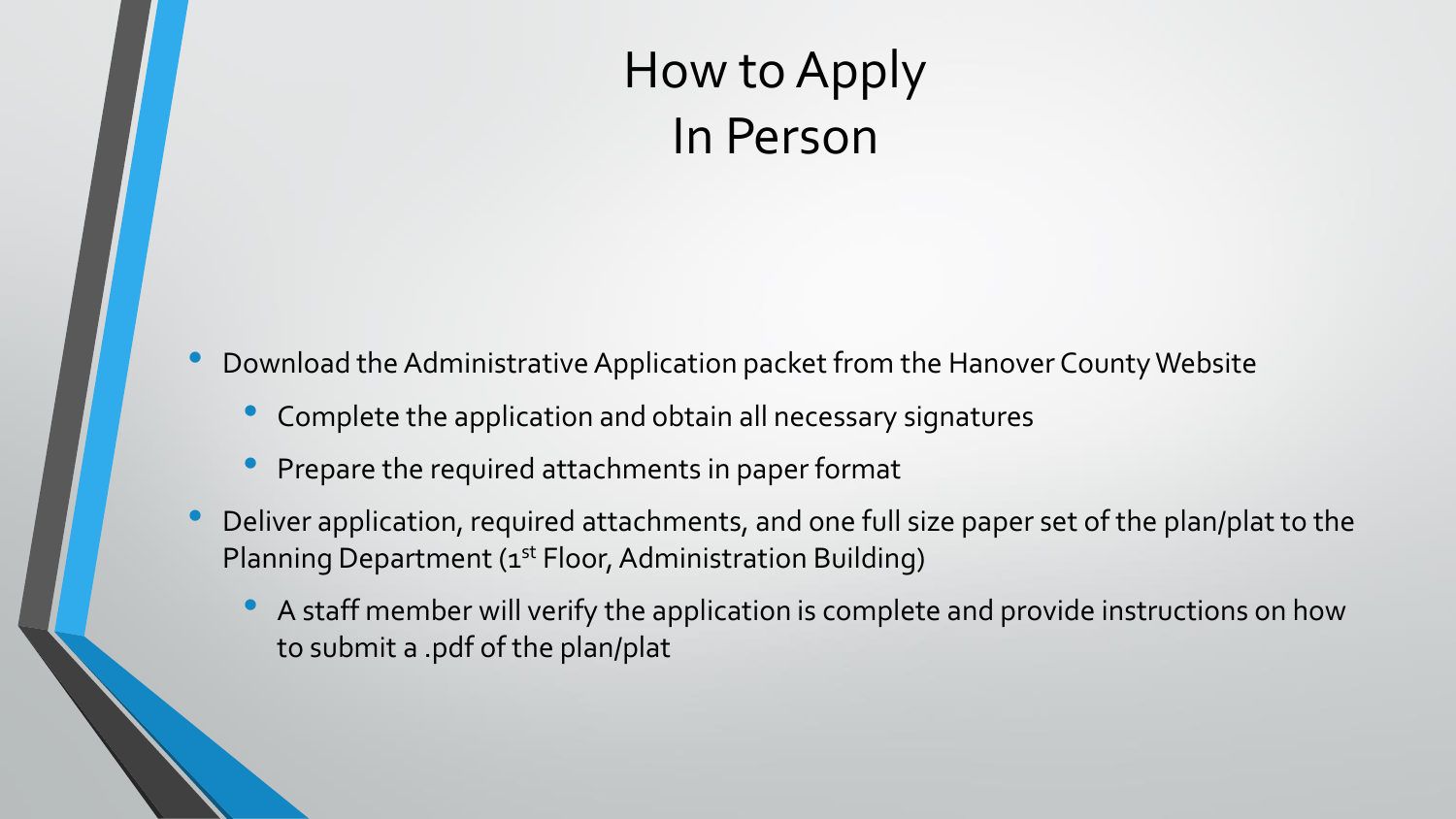### How to Apply **Online**

• Download the Administrative Application packet from the Hanover County Website

- Complete the application and obtain all necessary signatures
- Prepare the required attachments and convert all documents to **.pdf** format
- Go to the Community Development Online Portal and log in as a "Public User"
	- Help documents are available to create a public user account
- Choose "Apply" under "Projects" and follow the prompts to submit your application and upload required attachments
	- Help documents are available on the Planning Department Homepage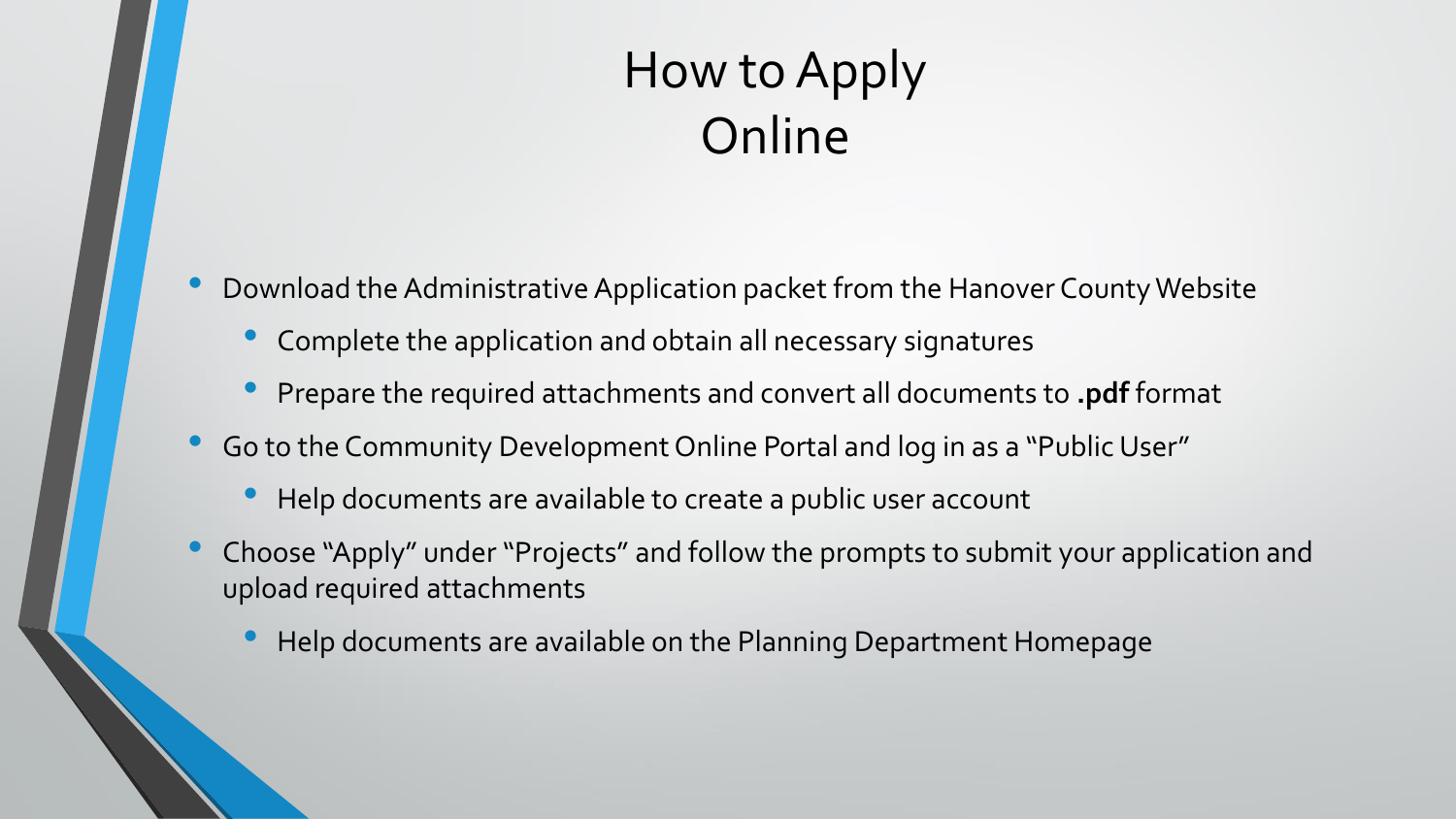### Demonstration

<https://communitydevelopment.hanovercounty.gov/eTRAKiT/>



This site provides access to community development services, allowing citizens to search for information and complete many common tasks online.

Permits: Use this module to pay permit fees, access permit history, and apply for residential subtrade permits.

Projects: Use this module to access Planning Department projects such as rezoning, conditional use permit, and site plan. You may also search for information about active Planning projects.

Inspections: Use this module to schedule or cancel Building Inspections.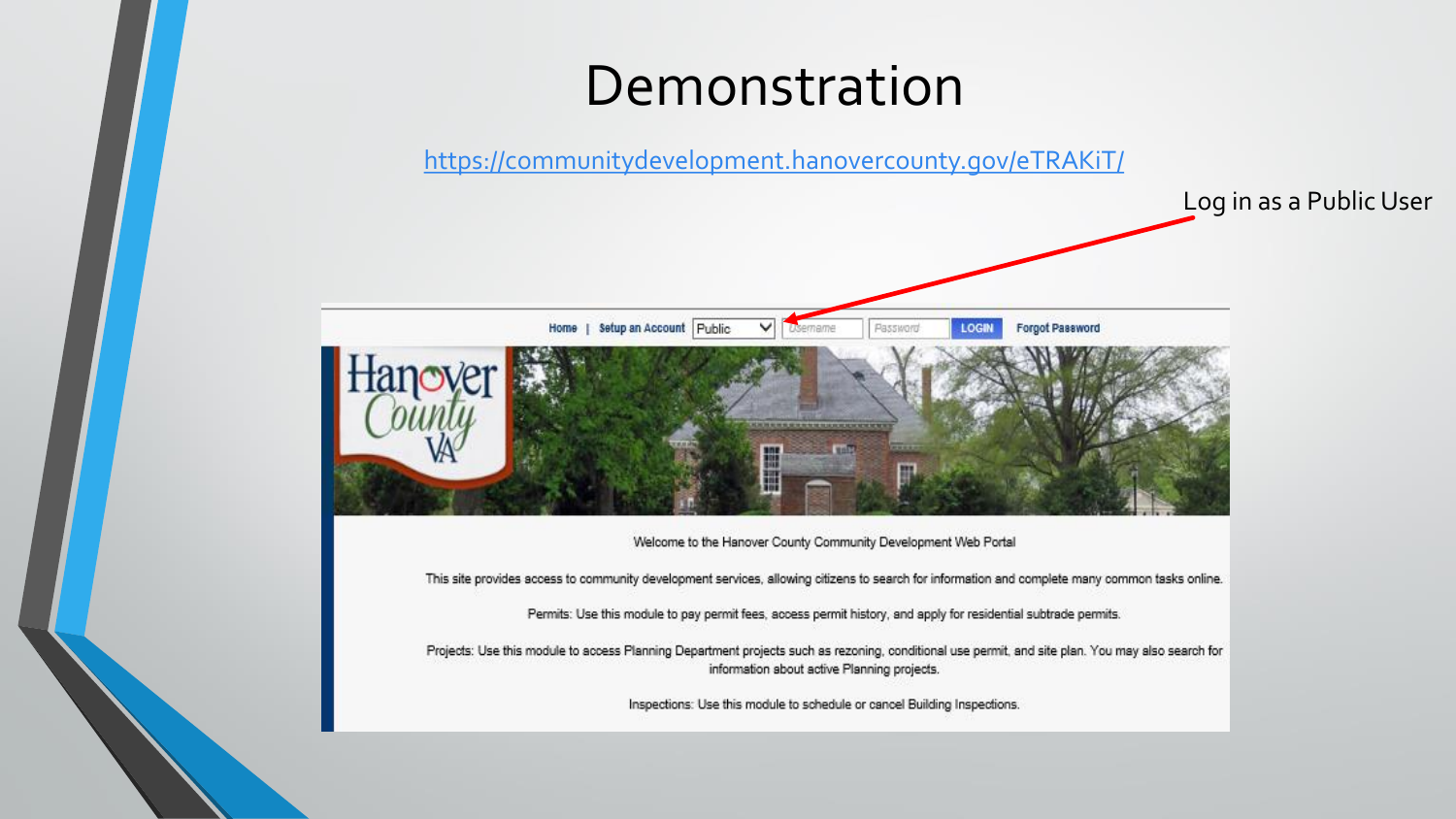### Click "Apply for New Project"

| My Dashboard                                                                               | <b>Hello Mary Pennock.</b><br>Below is a Dashboard of your current activities. |                     |                                  |                                      |  |  |
|--------------------------------------------------------------------------------------------|--------------------------------------------------------------------------------|---------------------|----------------------------------|--------------------------------------|--|--|
| <b>Permits</b><br><b>Apply / New Permit</b><br><b>Search Permit</b><br>Pay Fees<br>Project | LINK TO PERMITS, PROJECTS, AND LICENSES<br>My Open Project Applications        |                     |                                  |                                      |  |  |
| <b>Apply for New Project</b><br><b>Charch Projects</b>                                     |                                                                                |                     |                                  | $\blacksquare$<br>2 total record(s). |  |  |
|                                                                                            | <b>Applications In Progress</b>                                                | <b>Project Type</b> | <b>Created Date</b>              |                                      |  |  |
| Pay Fees                                                                                   |                                                                                |                     |                                  |                                      |  |  |
| <b>Properties</b><br><b>Search Property</b>                                                | Continue<br>Continue                                                           |                     | 3/15/2022<br>2/25/2022           | Delete<br><b>Delete</b>              |  |  |
| <b>Inspections</b><br><b>Schedule</b><br>Cancel<br><b>Scheduled</b>                        | <b>My Active Projects</b>                                                      |                     |                                  | $T =$<br>1 total record(s).          |  |  |
| License                                                                                    | <b>PROJECT NO.</b><br><b>ADDRESS</b>                                           | <b>TYPE</b>         | <b>STATUS</b><br><b>FEES DUE</b> |                                      |  |  |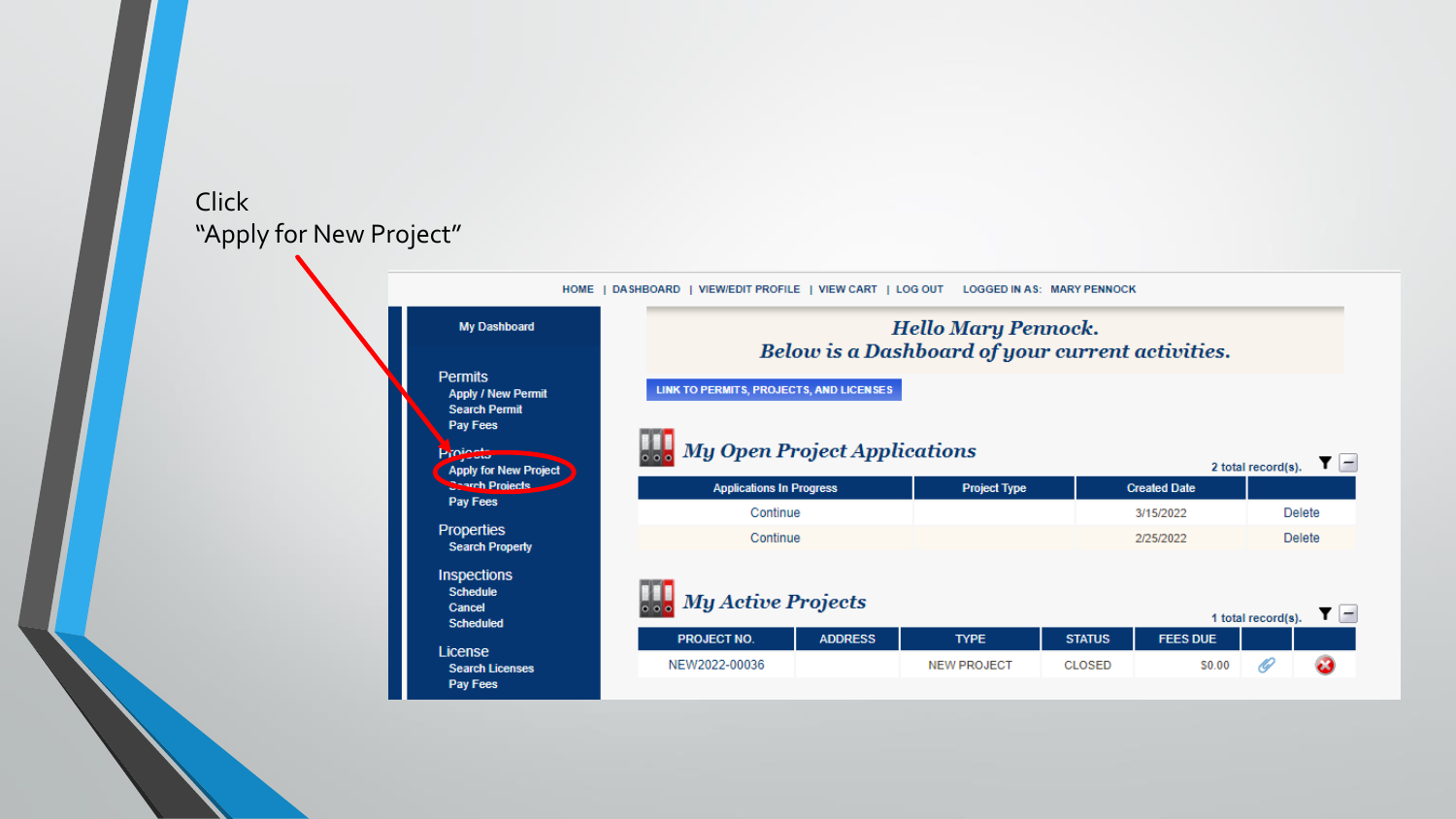|                                 | <b>Project Application</b>                                                                                                                                                                                                                                                                                                                                                                                            |
|---------------------------------|-----------------------------------------------------------------------------------------------------------------------------------------------------------------------------------------------------------------------------------------------------------------------------------------------------------------------------------------------------------------------------------------------------------------------|
|                                 | <b>STEP 1 ENTER PROJECT INFORMATION</b><br>STEP <sub>2</sub><br>STEP <sub>3</sub><br>STEP <sub>4</sub>                                                                                                                                                                                                                                                                                                                |
|                                 | Project Type Information                                                                                                                                                                                                                                                                                                                                                                                              |
|                                 | Please note that additional information/documentation is required to be submitted in conjunction with this<br>application. Application forms, detailing the required information to be uploaded, are available on the Hanover<br>County website. The appropriate application and all required attachments as outlined in the application packet mu<br>be uploaded in order for the application to be deemed complete. |
| Choose New Project              | Applicants should be advised that although these applications contain information regarding the land use revie<br>process, it is not a complete summary of the Hanover County Code of Ordinances, nor is it intended to be.                                                                                                                                                                                           |
| <b>Choose Application Type.</b> | Instructions for online NEW PROJECT applications.<br><b>PROJECT Type</b><br>NEW PROJECT $\sim$<br><b>SUBDIVISION PLAT</b><br><b>PROJECT Subtype</b><br>$\checkmark$<br><b>ABC Subdivision</b><br><b>Project Name</b>                                                                                                                                                                                                  |
|                                 | Location                                                                                                                                                                                                                                                                                                                                                                                                              |
|                                 | <b>Enter Name of Project</b><br>Enter all or part of the GPIN and press search<br>Search By<br><b>SEARCH</b><br><b>GPIN</b><br>8810-14-6482<br>$\checkmark$<br>and Location Information<br>Select address below                                                                                                                                                                                                       |
|                                 | 8810-14-6482 - 7516 COUNTY COMPLEX RD - PARCEL                                                                                                                                                                                                                                                                                                                                                                        |
|                                 | <b>NEXT STEP</b><br><b>CANCEL</b>                                                                                                                                                                                                                                                                                                                                                                                     |
|                                 |                                                                                                                                                                                                                                                                                                                                                                                                                       |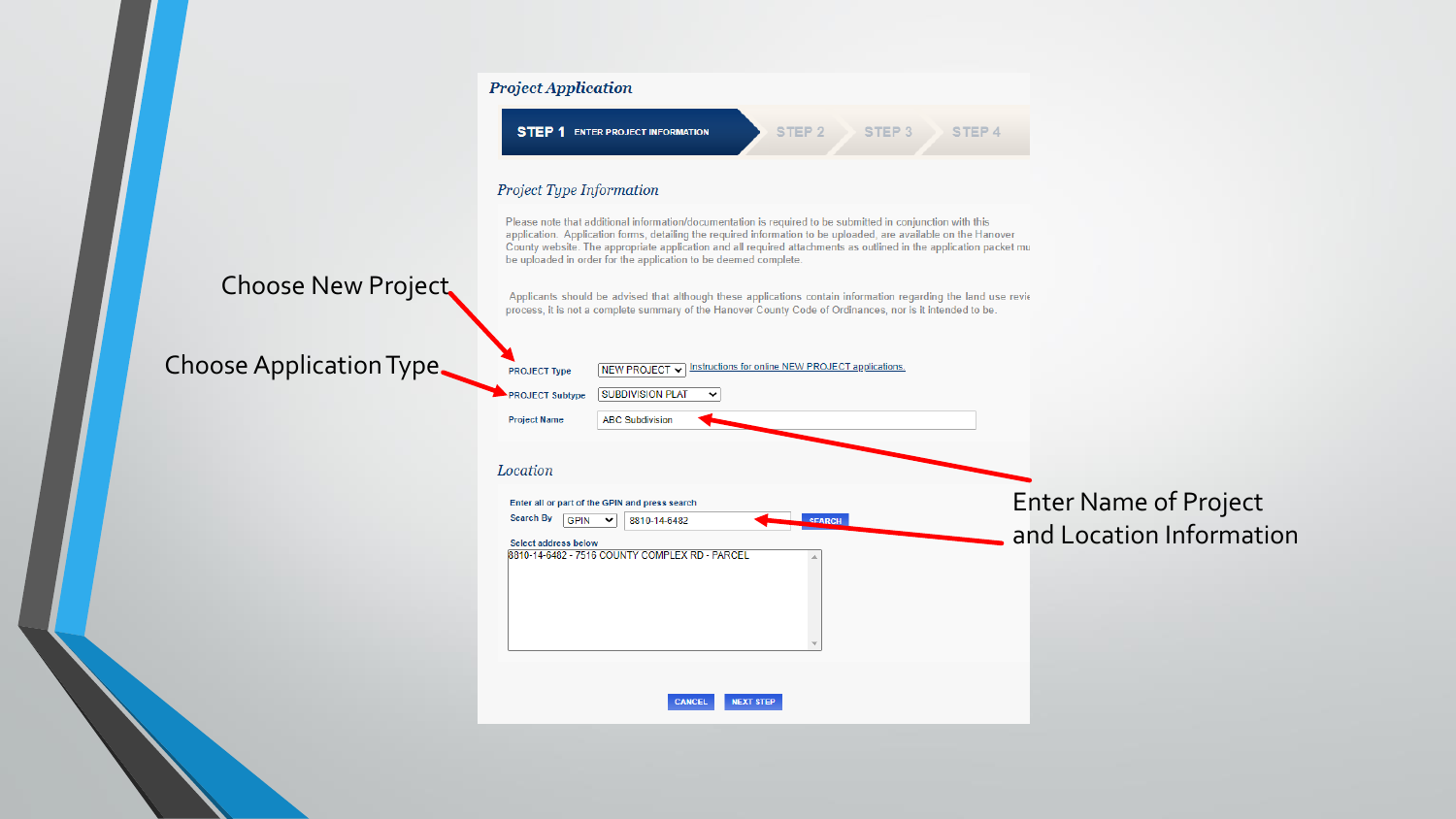Enter all contact information for the project, including a designated Point of Contact (POC) for all correspondence

|                      | Applicant Information |                      |                             |
|----------------------|-----------------------|----------------------|-----------------------------|
| *Name                | <b>Mary Pennock</b>   | Phone                | (804) 365-6171              |
| *Address             | PO Box 470            | *Email Address       | mbpennock@hanovercounty.gov |
| *City                | Hanover               |                      |                             |
| *State               | VA                    | *Zip                 | 2322                        |
|                      | Owner Information     |                      |                             |
|                      |                       |                      |                             |
| *Name                | John and Jane Smith   | Phone                | (804) 555-1313              |
| *Address             | 123 Anytown Way       | <b>Email Address</b> |                             |
| *City                | Anytown               |                      |                             |
| *State               | VA                    | *Zip                 | 2322                        |
|                      | Engineer Information  |                      |                             |
| Name                 | <b>Adam Engineer</b>  | Phone                | (804) 555-1212              |
| <b>Address</b>       | 1 Civil Way           | <b>Email Address</b> | aiengineer@testing.com      |
|                      | Hanover               |                      |                             |
|                      |                       |                      | 2306                        |
| City<br><b>State</b> | VA                    | Zip                  |                             |
|                      |                       |                      |                             |
| Poc Information      |                       |                      |                             |
| <b>Name</b>          | <b>Adam Engineer</b>  | Phone                | (804) 555-1212              |
| <b>Address</b>       | 1 Civil Way           | <b>Email Address</b> | aiengineer@testing.com      |
| City                 | Hanover               |                      |                             |
| <b>State</b>         | VA                    | Zip                  | 2306                        |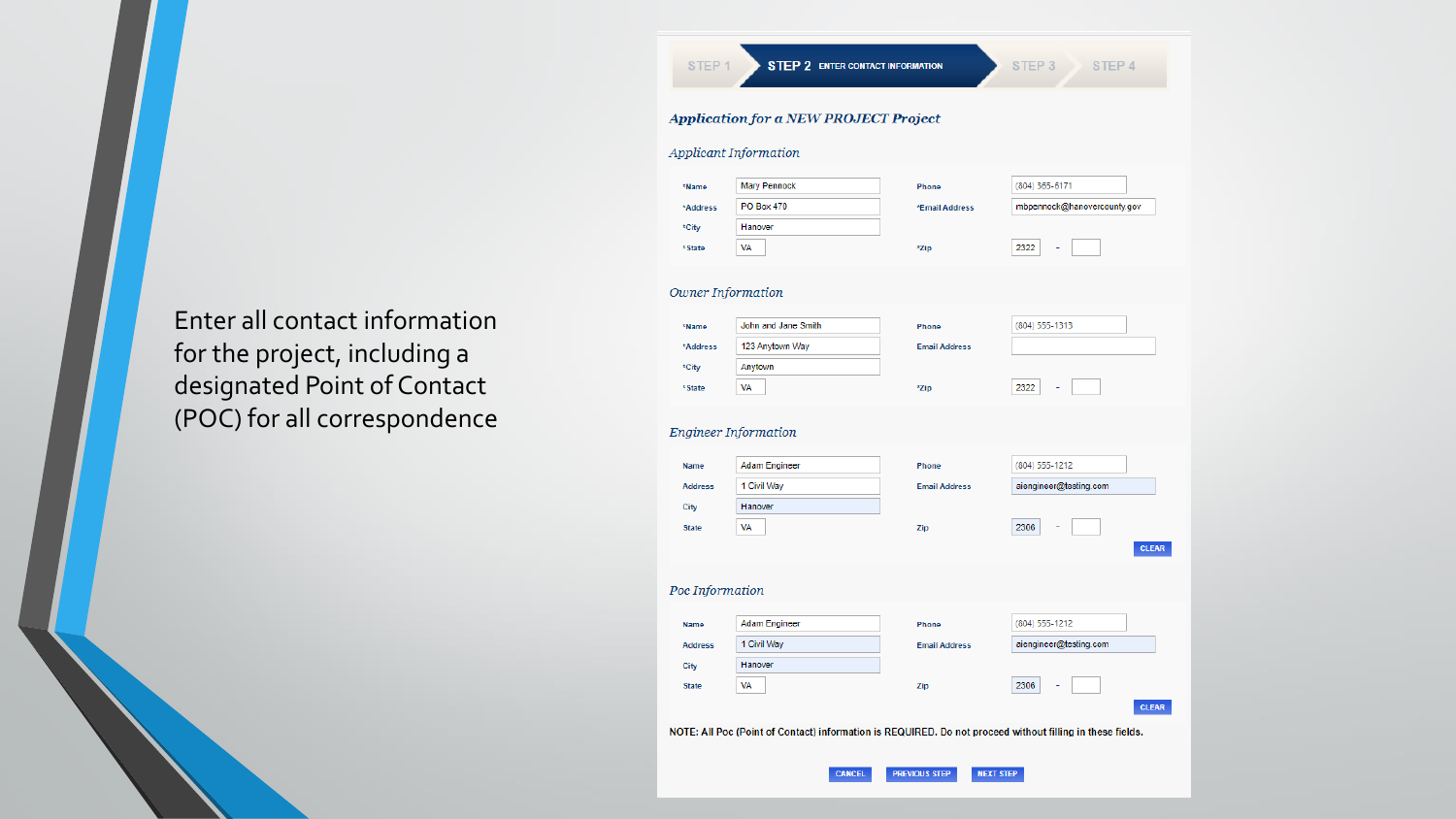### Confirm all information is correct or make edits prior to moving to next step

| <b>Project Application</b>                                                                                                                                                 |                   |               |
|----------------------------------------------------------------------------------------------------------------------------------------------------------------------------|-------------------|---------------|
| <b>STEP 3 REVIEW</b><br>STEP <sub>2</sub><br>STEP <sub>1</sub>                                                                                                             |                   | STEP 4        |
| <b>Application for a NEW PROJECT Project</b><br>Review the information below prior to clicking submit.                                                                     |                   |               |
| Note that you must still attach application documents in the steps ahead before your application is<br>complete.                                                           |                   |               |
| Project Information<br><b>EDIT</b>                                                                                                                                         | Location          | <b>EDIT</b>   |
| <b>Type</b><br><b>NEW PROJECT</b><br><b>Subtype</b><br><b>SUBDIVISION PLAT</b><br><b>Description</b><br><b>ABC Subdivision</b>                                             |                   |               |
|                                                                                                                                                                            | Fee Information   |               |
| Contacts<br><b>EDIT</b>                                                                                                                                                    | <b>Type</b>       | <b>Amount</b> |
| <b>Applicant Information</b><br>(804) 365-6171<br><b>Mary Pennock</b><br><b>PO Box 470</b><br>mbpennock@hanovercounty.gov<br>Hanover, VA 23229<br><b>Owner Information</b> | <b>Total Fees</b> | \$0.00        |
| John and Jane Smith<br>$(804)$ 555-1313<br>123 Anytown Way<br>Anytown, VA 23222                                                                                            |                   |               |
| <b>Engineer Information</b><br><b>Adam Engineer</b><br>(804) 555-1212<br>1 Civil Way<br>aiengineer@testing.com<br>Hanover, VA 23069                                        |                   |               |
| <b>Poc</b> Information<br><b>Adam Engineer</b><br>(804) 555-1212<br>1 Civil Way<br>aiengineer@testing.com<br>Hanover, VA 23069                                             |                   |               |
| <b>CANCEL</b><br><b>PREVIOUS STEP</b>                                                                                                                                      | <b>NEXT STEP</b>  |               |

Note: No fees will be assessed at the time of application. Staff will invoice the applicant and provide direction on how to pay fees.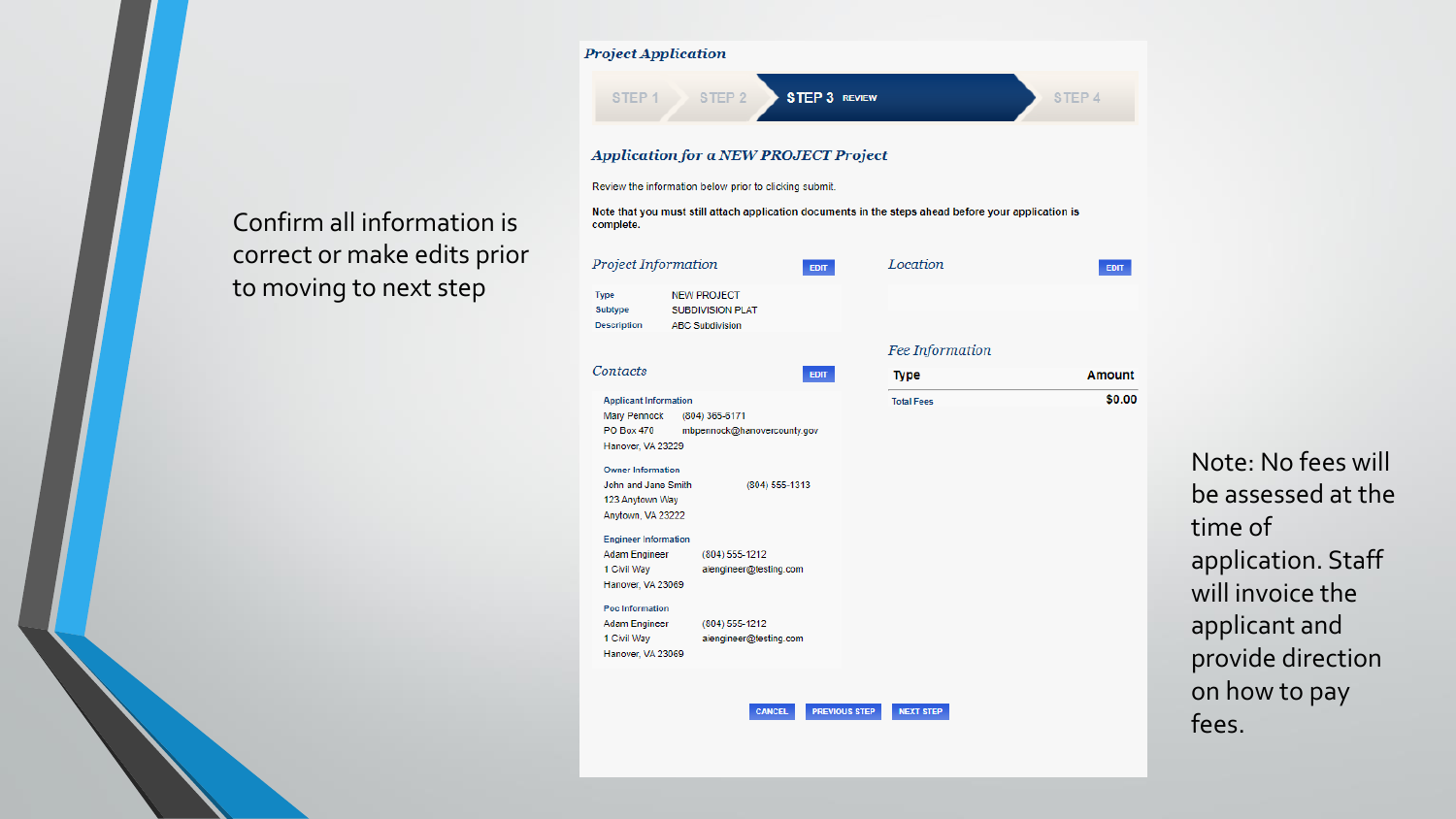#### **Project Application**

STEP<sub>2</sub> STEP<sub>3</sub>

#### **STEP 4 SUBMIT ATTACHMENTS**

#### Confirmation

STEP<sub>1</sub>

Thank you for using the online portal to submit your project. You may now upload the application, plans, and any supplemental documents to the project by clicking below.

Once your attachments have been uploaded, the Planning Department staff will review your application and contact you for any additional required information.

Should you have any questions, contact the Planning Office at 804-365-6171. Please have your project number available for reference.

**VIEW PROJECT AND UPLOAD ATTACHMENTS**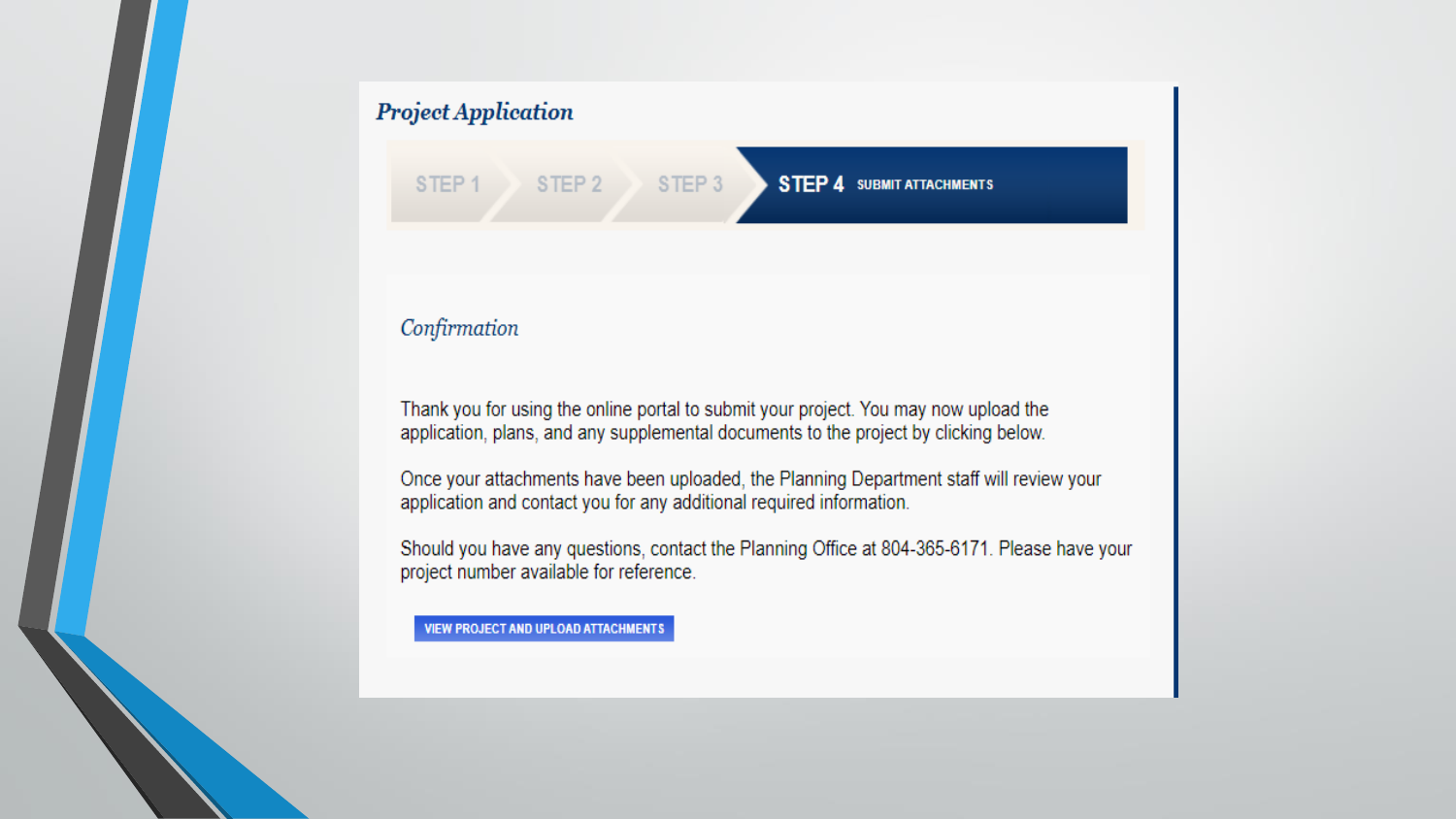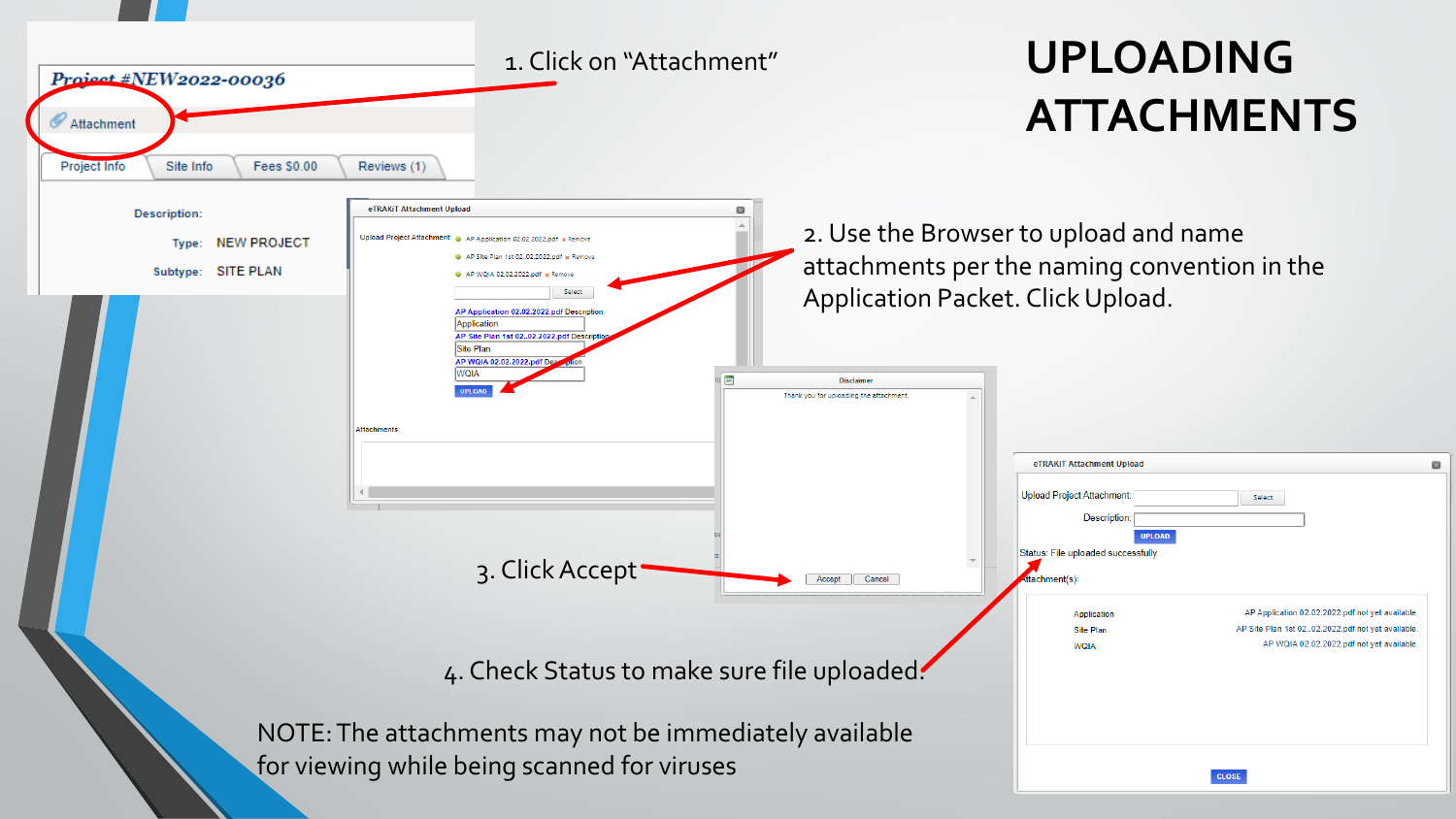## Application Processing

- Once the application has been submitted, staff will review for completeness and advise the applicant of any deficiencies
- When the application is accepted, Staff will:
	- assign a case number to the project
	- assess fees and invoice the applicant
	- schedule the Staff/Applicant meeting (if required)
	- route the plans to all agencies
	- Provide instructions on how to access the status of the project as it moves through the process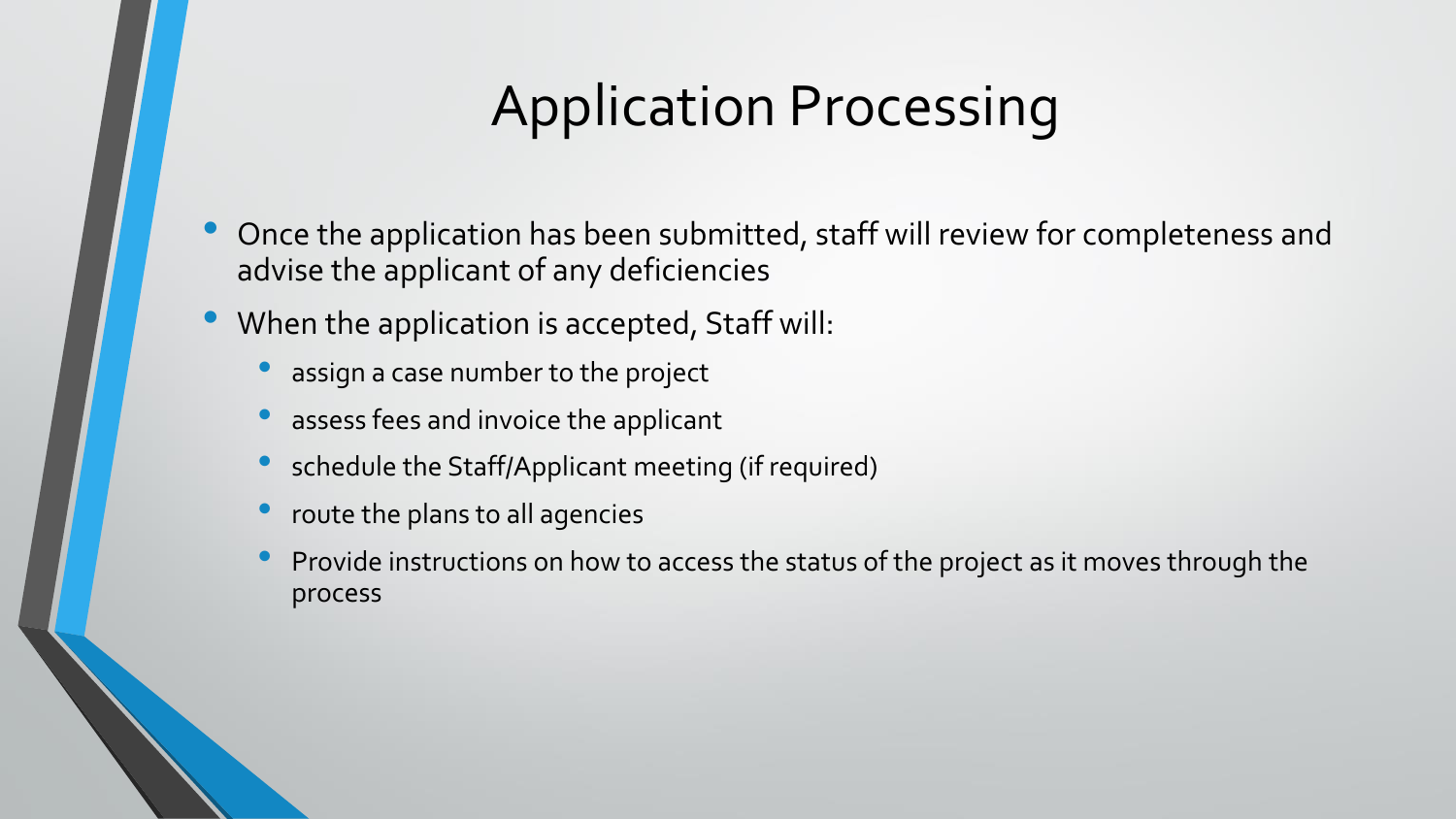### During the Review Process

- Applicants will be able to check on the status of their plan, access review comments, and pay fees through the Community Development Citizen Portal
- Plan resubmissions may be made through the Portal
- Following plan approval, a stamped copy of the plan will be available for download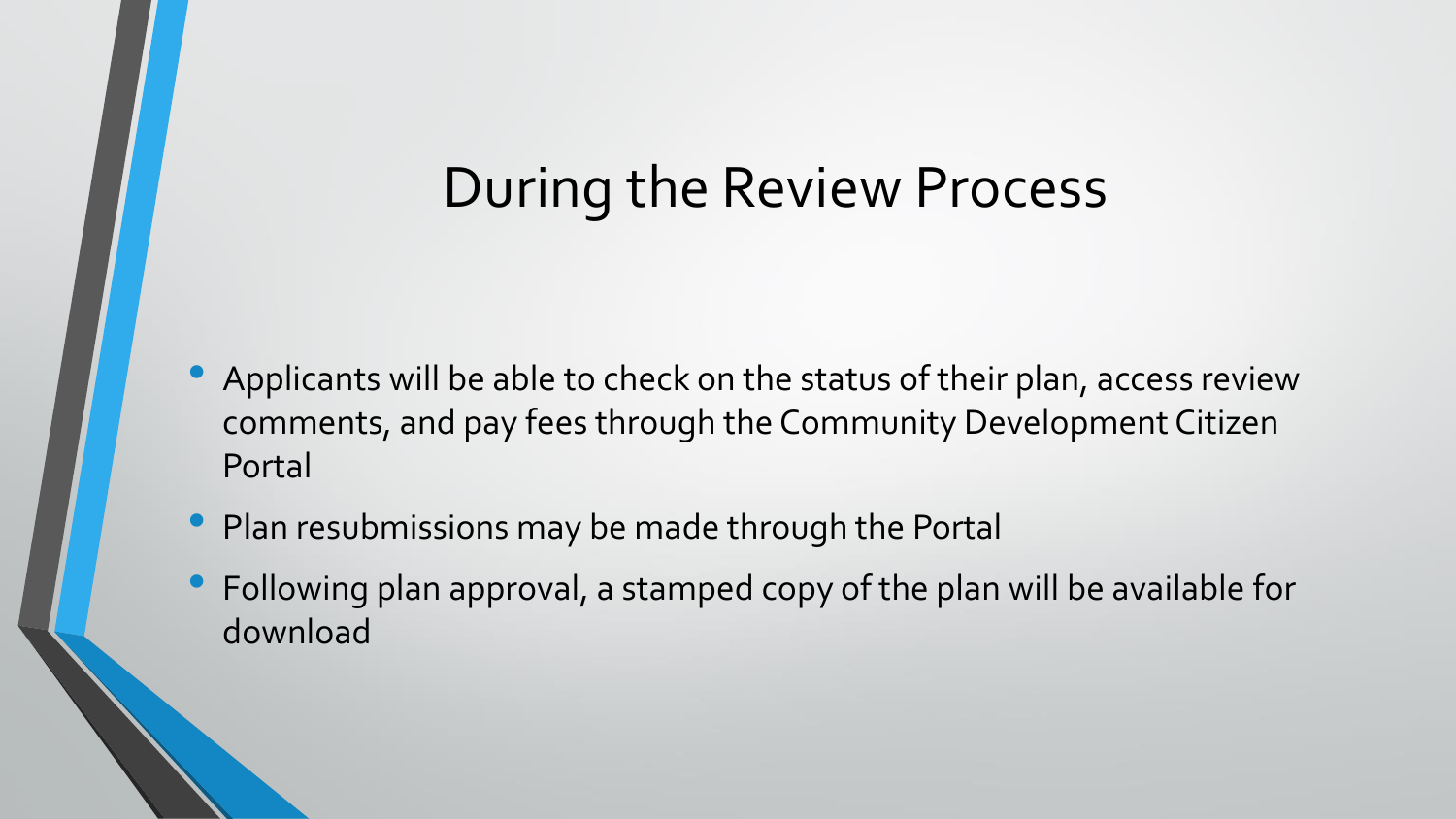## Next Steps

- Staff will continue to evaluate the review process and refine as needed
	- Please provide feedback during plan review!
- The Planning Department will be expanding electronic access to additional Planning applications over the coming months, including Zoning Compliance Letters and Bond Administration requests
	- Watch the Hanover County Planning Department Website for updates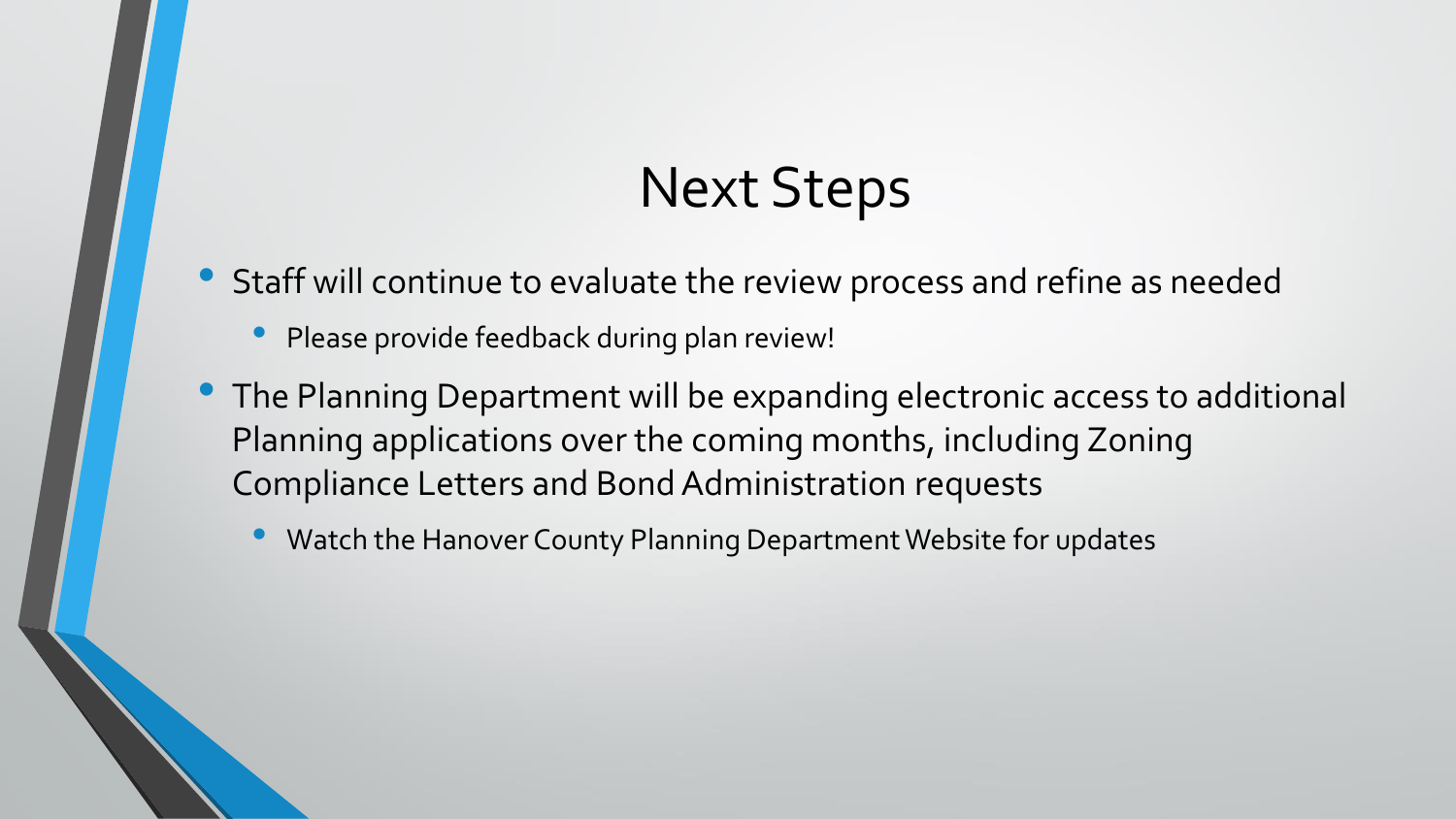# Useful Links

• Visit the Hanover County Planning Department homepage:

### [www.hanovercounty.gov/planning](http://www.hanovercounty.gov/planning)

- Administrative Application Packet
- Community Development Online Portal
- Help Documents
	- Creating a Public Account
	- Paying Fees through the online portal
	- Applying for a project through the online portal

Home > Your Government > Departments G-Z > Planning

### **Planning**

#### **Online Resources**

- Planning Commission Meeting Live Stream
- Active Land Use Cases Webmap

This map may be used to search for active projects under review or recently approved by the Planning Department. Search options include project name, location, and sign number, as well as a zoom to location feature.

#### **Community Development Citizen Portal**

Use this portal to apply for certain Planning projects & pay fees.

- Public User Account Setup Help Document
- Pay Fees Online Help Document
- Administrative Application Packet
- Online Project Application Help Document